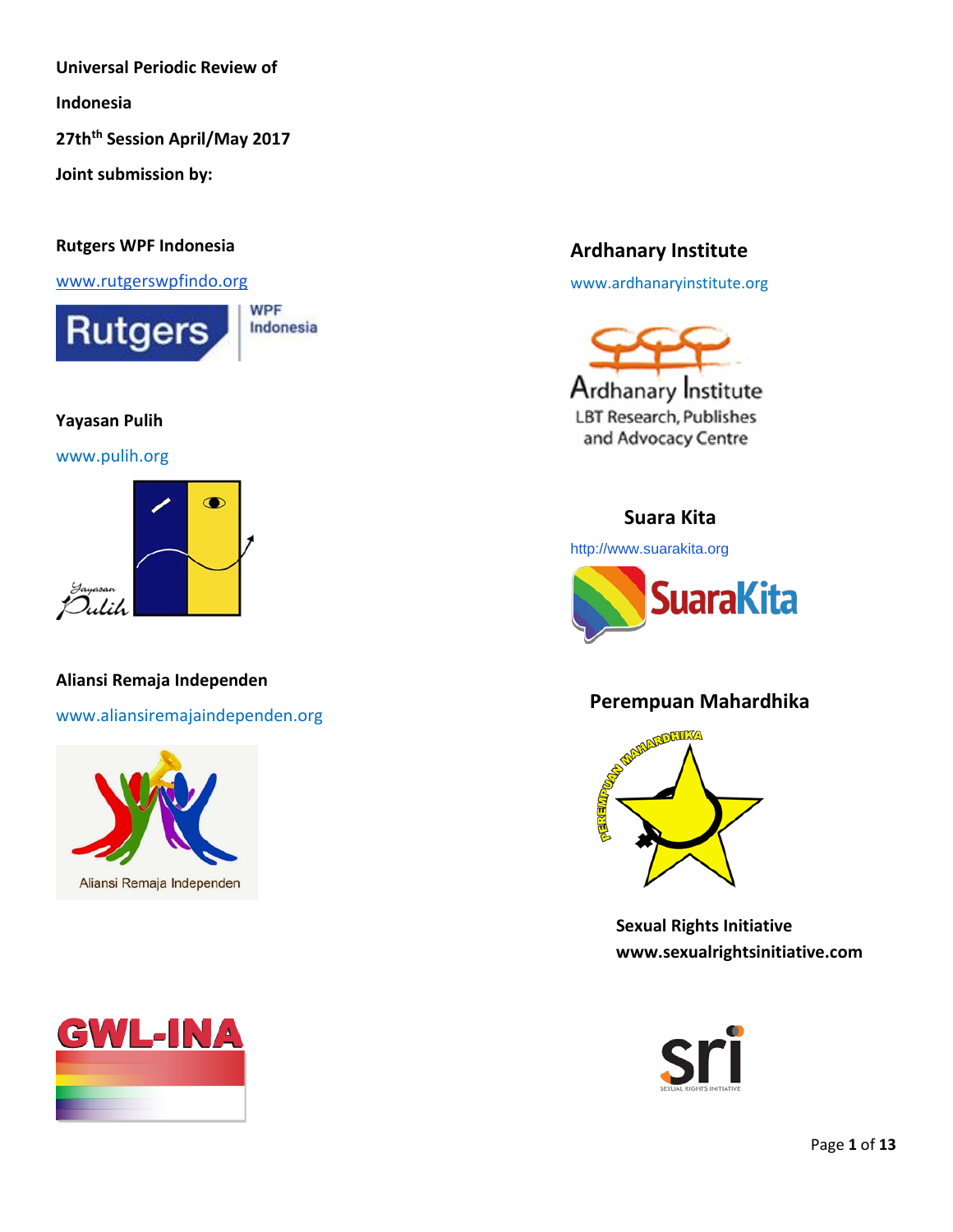**Key Words:** comprehensive sexuality education - access to sexual and reproductive health and rights information, education and services –adolescent sexual and reproductive health – discrimination and violence on the basis of sexual orientation and gender identity- child sexual abuse – sexual violence – child, early and forced marriage – trafficking.

### **Executive Summary**

- [1](#page-1-0). This report is submitted by a coalition of NGOs in Indonesia<sup>1</sup> and the Sexual Rights Initiative<sup>[2](#page-1-1)</sup> to highlight human rights violations in Indonesia related to sexual and reproductive health and rights.
- 2. The lack of quality comprehensive sexuality education (CSE) and access to sexual and reproductive health services hampers young people's abilities to make healthy decisions about their sexual lives. This negatively impacts young people's health outcomes including: high prevalence of HIV and AIDS, early pregnancies, unsafe abortions, child marriages and sexual violence and exploitation as well as a lack of understanding and acceptance of lesbian, gay, bisexual, transgender and intersex (LGBTI) persons. Overall the coalition considers these violations a result of generations of the absence of CSE. It should be noted that in the current national curriculum, information on sexual and reproductive health is taught in the biology subject and comprises only of the description of human reproductive organs, the conception and knowledge on sexually transmitted diseases.
- 3. There is an increase in number and severity of cases of child sexual violence and exploitation in Indonesia, while at the same time implementation of the laws and policies fail to protect children from sexual violence. Furthermore law enforcers do not fully understand the root causes of child sexual violence and the impact it has on children. Therefore, effective measures for prevention are yet to be taken, including providing CSE, which promotes respect for men and women equally.
- 4. The lack of state protection was apparent when the existence and position of LGBT persons became a topic of heated public controversy in early 2016. Comments from several public officials lead to outburst and actions towards LGBT groups and resulted in deprivations of civil, political, economic, social and cultural rights that should also be enjoyed by LGBT individuals according to the Constitution. There seems to be a lack of understanding on human rights in general and on LGBT rights as a part of human rights. The omission of information on sexual orientation and gender identity in the current reproductive health education results in a lack of understanding of sexual diversity in the society at large, which in turn allows for religious and cultural interpretations that are in contradiction to human rights perspectives. In this respect, the Yogyakarta Principles are a fundamental tool for inclusion of the diversity perspective in the public policies that have to be taken into account in education.

<span id="page-1-0"></span> <sup>1</sup> Aliansi Remaja Independen, Rutgers WPF Indonesia, Ardhanari Institute, GWL-INA, Suara Kita, Perempuan Mahardika and Pulih

<span id="page-1-1"></span><sup>2</sup> **The Sexual Rights Initiative** is an international coalition including Akahata – a Latin American team working on sexualities and genders, Action Canada for Sexual Health and Rights, Creating Resources for Empowerment and Action (India), the Polish Federation for Women and Family Planning, the Coalition of African Lesbians and others.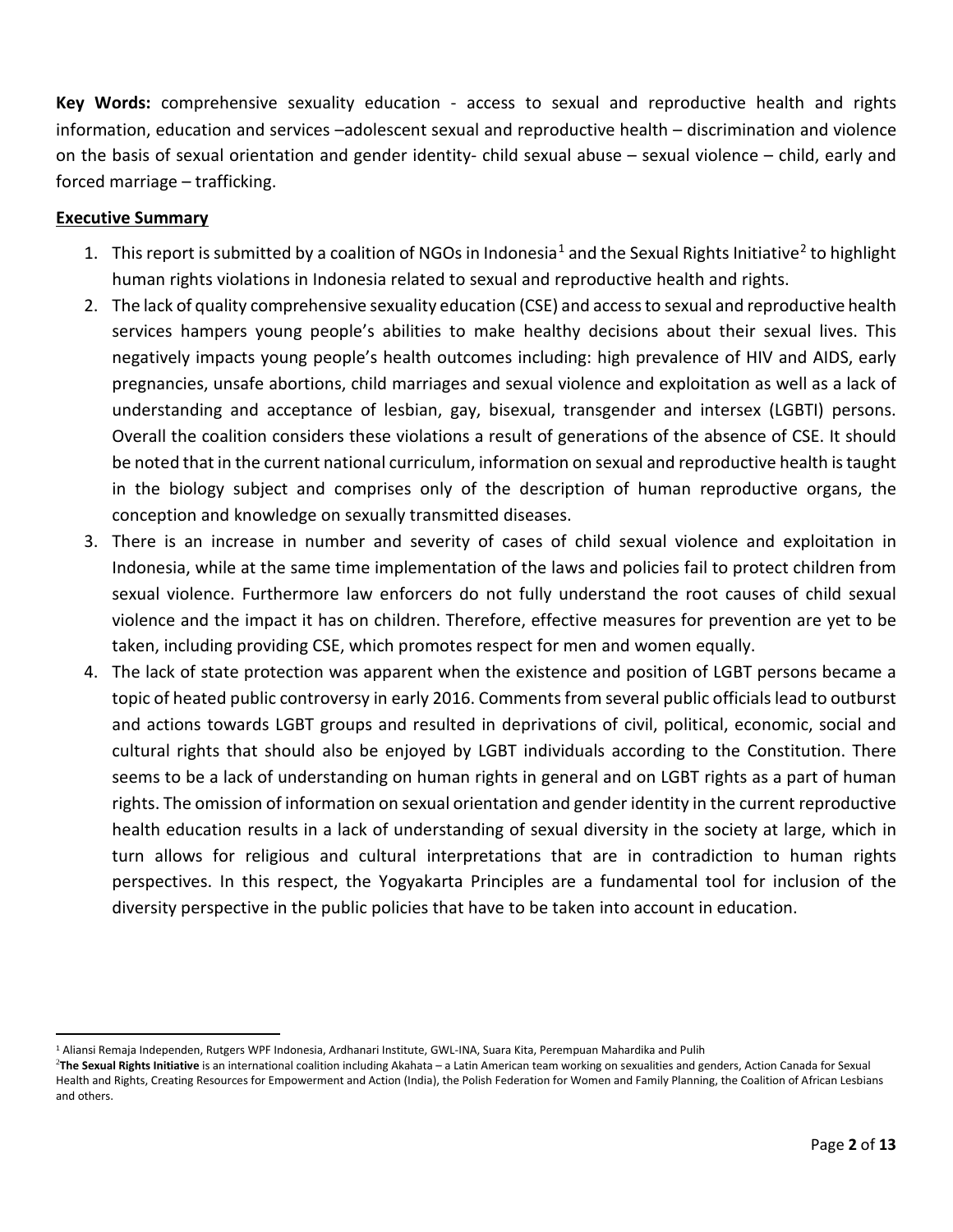## **Comprehensive Sexuality Education (CSE)**

## **Progress and gaps in the implementation of recommendation from 2nd cycle of UPR**

- 5. *[108.124 Ensure, through the Ministry of National Education, the inclusion of sexual and reproductive education in the national secondary curriculum as part of the preparation for adult life, which will contribute to prevent, inter alia, early marriage, unwanted pregnancy and the spread of HIV/AIDS among adolescents (Honduras)].* The Government of Indonesia (GoI) has made some progress on this recommendation through setting an objective on 'increased knowledge and understanding of reproductive health for young people' in the Midterm National Development Plan 2015-2019 and the Strategic Plan 2015-2019 of the Ministry of Education and Culture (MONE) to increase the average age of marriage and to reduce the number of teenage pregnancies. In addition, in 2014 two governmental regulations were issued and include the right to reproductive health information and education for young people<sup>[3](#page-2-0)</sup> as well as a presidential instruction<sup>[4](#page-2-1)</sup> on prevention of child sexual abuse that requires inclusion of reproductive health and child empowerment in the curriculum to be implemented by MONE, Ministry of Health (MOH) and Ministry of Religious Affairs (MORA).
- 6. However, these positive developments are not accompanied by implementation and monitoring of these regulations and the requirement for more coordination among ministries. There are also no regulations on the content of the education materials, which at present is not comprehensive, nor rights-based.

#### **Legal and Social Policy Context**

- 7. The right to obtain information, protection and assistance to realize every citizen's reproductive rights in accordance with social ethics and religious norms is secured at the national level in Article 5C of the Population Law No.52/2009 as well as in Article 73 c of the Health Law No.36/2009. Government Regulation no 87 of 2014 on Population Development, Family Development, Family Planning and Family Information system, includes the right to receive correct information about reproduction in order to be able to take healthy and responsible decisions in one's sexual life. Government Regulation 61 of 2014 on Reproductive Health states that young people have a right to receive communication, information and education as part of reproductive health services in formal and non-formal environment.
- 8. In addition the State's obligation to provide CSE is secured through the ratification of several international human rights instruments as well as of progressive national laws and policies. Nevertheless, there remains a significant gap between these commitments on CSE and the content of the current reproductive health education in schools. In an effort to boost the quality of adolescents' sexual and reproductive health and rights (ASRHR) education materials, UNFPA and UNESCO introduced the International Technical Guidelines on Sexuality Education (ITGSE) in Indonesia in 2012. Based on the ITGSE, the MoH developed National Reference Material for Teachers on Adolescent Reproductive Health Education. During the launching of this material in 201[5](#page-2-2), the MoNE was suggested<sup>5</sup>during a panel discussion to develop a policy to encourage the Government at sub-national level to use the ITGSE to

<span id="page-2-0"></span><sup>&</sup>lt;sup>3</sup> Government regulation No 61 of 2014 on Reproductive Health and Government Regulation No 87 of 2014 on Population Development, Family Development, Family Planning and Family Information system

<span id="page-2-1"></span><sup>4</sup> Presidential instruction no 5 of 2014

<span id="page-2-2"></span><sup>5</sup> http://indonesia.unfpa.org/news/2015/09/reference-materials-for-teachers-on-adolescent-sexual-and-reproductive-health-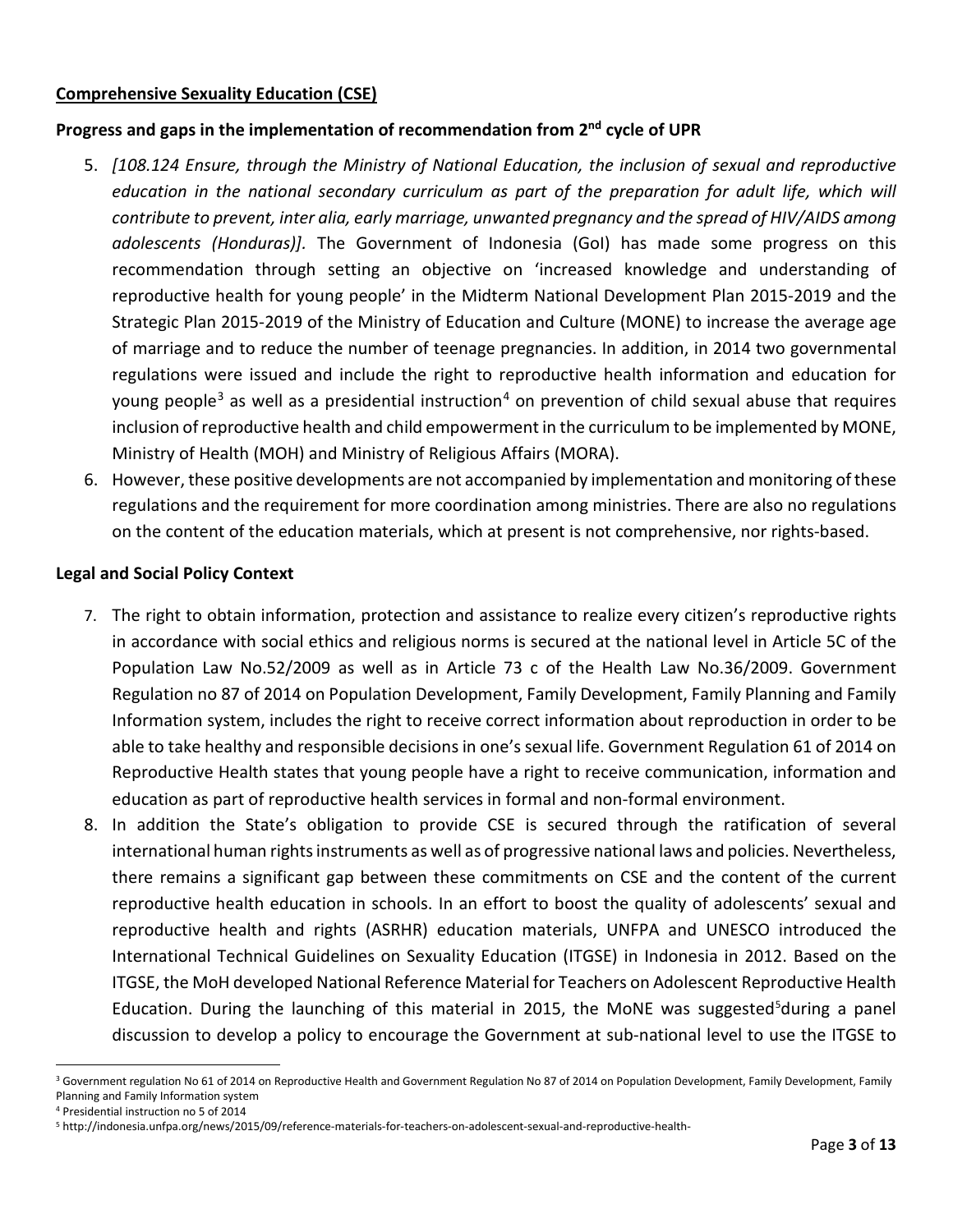revise material for reproductive health education. However, to date no information on the development of this policy has been made public by MONE, nor made reference to in the MONE Strategic Plan.

9. The Pornography Law No.44/2008 is potentially restrictive as it prohibits all materials that depict anything that is considered to violate moral norms in society. This restrictive stance is also reflected in the Law on Information and Electronic Transactions (ITE), No.11/2008. Furthermore, a proposed revision in the Criminal Code contains articles which criminalises the 'showing of' and the 'promotion of device' to prevent pregnancy. If these articles are to be retained and enforced, the provision of services or contraceptives to unmarried will become a criminal act.

### **Problem Identification**

- 10. School children receive 'reproductive health education' that is limited by cultural or religious norms that deny adolescent sexuality. This results in a **l**ack of understanding as can be seen in the Indonesian Demographic Health Survey (IDHS) conducted in 2012. According to the survey, only 49,4% of girls and 50,1% boys aged 15-19 years know that one time sexual intercourse can lead to pregnancy<sup>6</sup>; 75.2% girls and [7](#page-3-1)6.5% of boys 15-19 years do not recognize signs of sexually transmitted diseases<sup>7</sup>. So when young adolescents do not get the information they need, they cannot make healthy decisions about their sexual lives. According to data from the MoH, in 2015<sup>[8](#page-3-2)</sup> 25 000 young people in Indonesia are living with HIV and there were 4696 new HIV cases found only in Jakarta, not to mention other provinces.
- 11. The absence of CSE is further not accompanied by unmarried adolescents' access to sexual and reproductive health services. Contraceptives are only available for married couples as stated in the Health Law no.36/2009 and Government Regulation no. 61/2014. At the same time the adolescent Reproductive Health component of IDHS showed that around 6 in 10 male respondents reported they had a partner who had an unplanned pregnancy, which resulted in abortion (either induced or spontaneous abortion). A total of 24% of women and 19% of men aged 15-24 years personally know someone who had an aborted pregnancy. This proportion is three times higher than that reported in the 2007 IYARHS (8 per cent and 6 percept respectively).<sup>[9](#page-3-3)</sup>However, since pregnancy among unmarried women and men is stigmatised, we can assume that the number of unplanned pregnancies is much higher than reported, and is mostly covered up by a marriage.
- 12. In addition for parents and teachers it is still difficult to talk about sexuality. On May 9, 2016, the Minister of Education, Anies Bawesdan revealed that despite being trained by medical personnel, teachers are still reluctant to discuss reproductive health in a comprehensive manner.

#### **Recommendations**

13. The GoI should implement, monitor and evaluate the delivery of CSE as included in law No.52 / 2009 on Population Development and Family Development and stipulated in Article 5c: 'to receive information, protection, and assistance to realize the rights of reproduction in accordance with social ethics and

<span id="page-3-0"></span> <sup>6</sup> https://dhsprogram.com/pubs/pdf/FR281/FR281.pdf

<span id="page-3-1"></span>[<sup>7</sup>https://dhsprogram.com/pubs/pdf/FR281/FR281.pdf](https://dhsprogram.com/pubs/pdf/FR281/FR281.pdf)

<span id="page-3-2"></span><sup>8</sup> http://www.depkes.go.id/resources/download/pusdatin/infodatin/Infodatin%20AIDS.pdf

<span id="page-3-3"></span>[<sup>9</sup>https://dhsprogram.com/pubs/pdf/FR281/FR281.pdf](https://dhsprogram.com/pubs/pdf/FR281/FR281.pdf)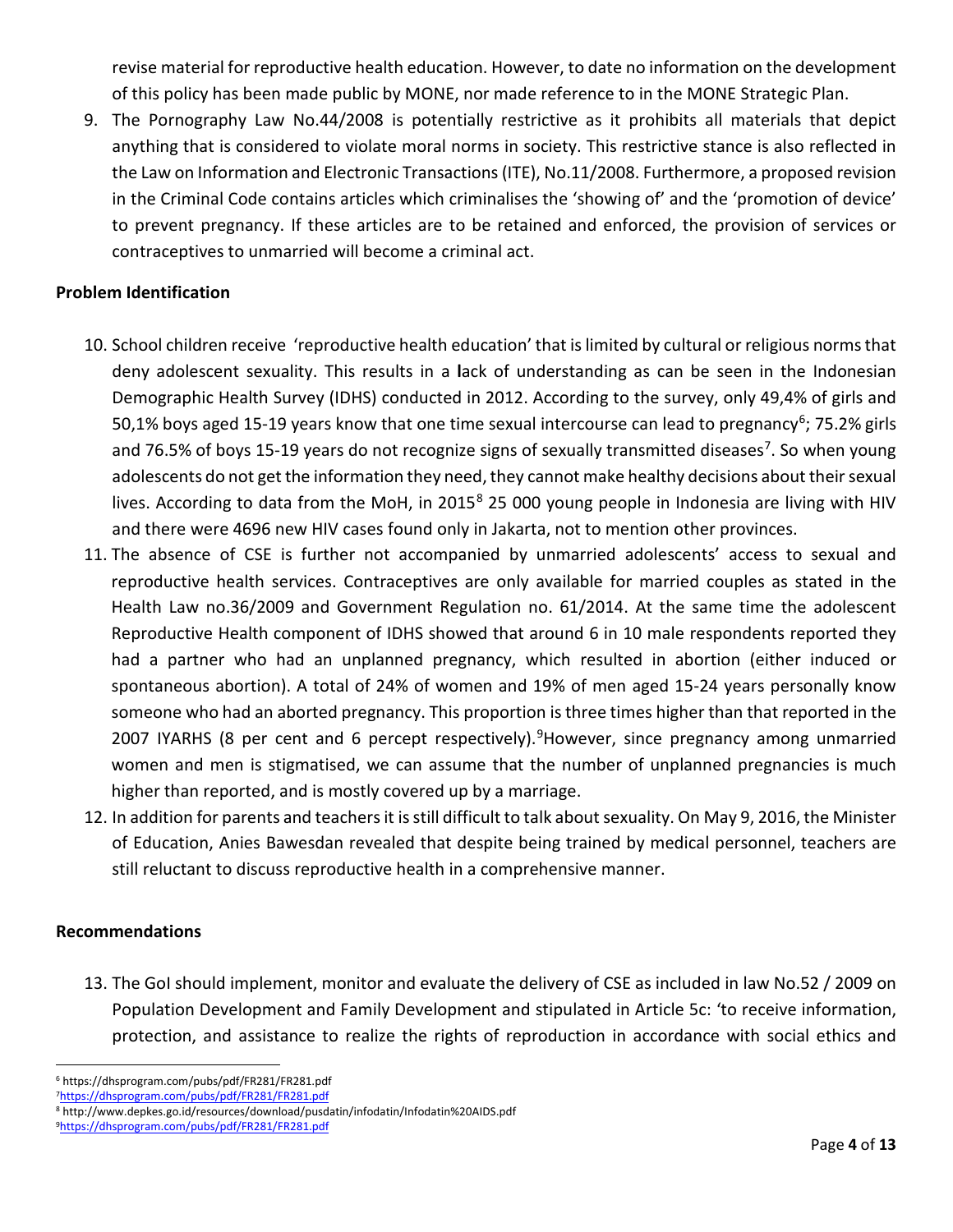religious norms' as well as through the MoNE, to ensure it includes understanding of diverse sexualities and genders, prevention of SOGIE based violence and discrimination, gender equality and human rights, which will go beyond biological explanations of reproduction by providing information that empowers children to protect themselves against sexual violence and to make healthy choices in their sexual lives.

- 14. The coalition recommends strengthening teacher's capacity to deliver CSE related to the materials developed by MoH and based on ITGSE.
- 15. The GoI should engage in a collaborative relationship with civil society including young people and teachers to promote CSE according to ITGSE reference and UNESCO guidelines within and outside the school environment.
- 16. The MoNe should develop a policy to encourage the government at a sub-national level to continue using the ITGSE material for CSE.
- 17. The GoI should ensure that access to SRH services for young people is in place and not restricted by pornography law, ITE law or Criminal Code.

### **Violence and Discrimination against Lesbian, Gay, Bisexual, Transgender and Intersex Persons**

# **Progress and gaps in the implementation of recommendation from 2nd cycle of UPR**

- 18. *[109.20. Eliminate the legislation which criminalizes sexual relations among persons of the same sex, as well as all legislation which discriminates on the basis of sexual orientation, particularly in the Aceh province, where since the establishment of the Sharia Law in 2002 these kind of relations are not allowed (Spain)].* This recommendation was rejected by the GoI on the grounds that it does not reflect the actual situation in the provinces referred to. However, cases of violence and discrimination based on sexual orientation are reported all over Indonesia, including in Aceh<sup>[10](#page-4-0)</sup>. Regarding legislation that criminalises same-sex relations, in Aceh, a bylaw based on Sharia by the name Qanun Jinayat was implemented at the end of 2015[11](#page-4-1) with punishments including that anyone doing *liwath* (anal sex between two consenting men) or *musahaqah* (tribadism between two consenting women) will be punished by the maximum of 100 lashes or 1,000 grams of gold fine or 100 months of imprisonment. This implies that two women hugging in public can be accused of breaching this bylaw as seen in a case in 2015 $^{12,13}$  $^{12,13}$  $^{12,13}$ .
- 19. A recent positive development came through the Chief of Police's Circular Letter No. SE / 6 / X / 2015<sup>[14](#page-4-4)</sup> as it included prohibition of Hate Speech on the basis of sexual orientation. However, this circular serves as guidance for police officers only. Furthermore, while appreciating the Government's efforts in conducting numerous human rights training courses for police and military officers as mentioned in the 2012 UPR session, government agencies still failed to address various forms of violence and

<span id="page-4-0"></span> <sup>10</sup>See "Gays, Lesbians face discrimination in Sharia Aceh": http://www.thejakartapost.com/news/2010/01/20/gays-lesbians-face-discrimination-sharia-aceh.html <sup>11</sup> See "Qanun Jinayat Mulai Resmi Berlaku di Aceh, Inilah Hukumannya": http://www.acehterkini.com/2015/10/qanun-jinayat-mulai-resmi-berlaku-di.html

<span id="page-4-2"></span><span id="page-4-1"></span><sup>12</sup> See Human Rights Watch, "HRW soroti Kasus 2 Wanita Ditangkap di Aceh karena Pelukan": http://international.sindonews.com/read/1050454/40/hrw-soroti-

kasus-2-wanita-ditangkap-di-aceh-karena-pelukan-1444021500

<span id="page-4-3"></span><sup>&</sup>lt;sup>13</sup> See Annual report of the Commission on Violence against Women, 2016 pages 25, 45, dan 46 http://www.komnasperempuan.go.id/wpcontent/uploads/2016/03/KOMNAS-PEREMPUAN-\_-CATATAN-TAHUNAN-2016edisi-Launching-7-Maret-2016.pdf 14See point 2 - g number 11) SE/6/X/2015 and

<span id="page-4-4"></span>http://nasional.kompas.com/read/2015/10/30/06060001/Bermacam.Hal.yang.Perlu.Diketahui.soal.Edaran.Kapolri.tentang.Hate.Speech.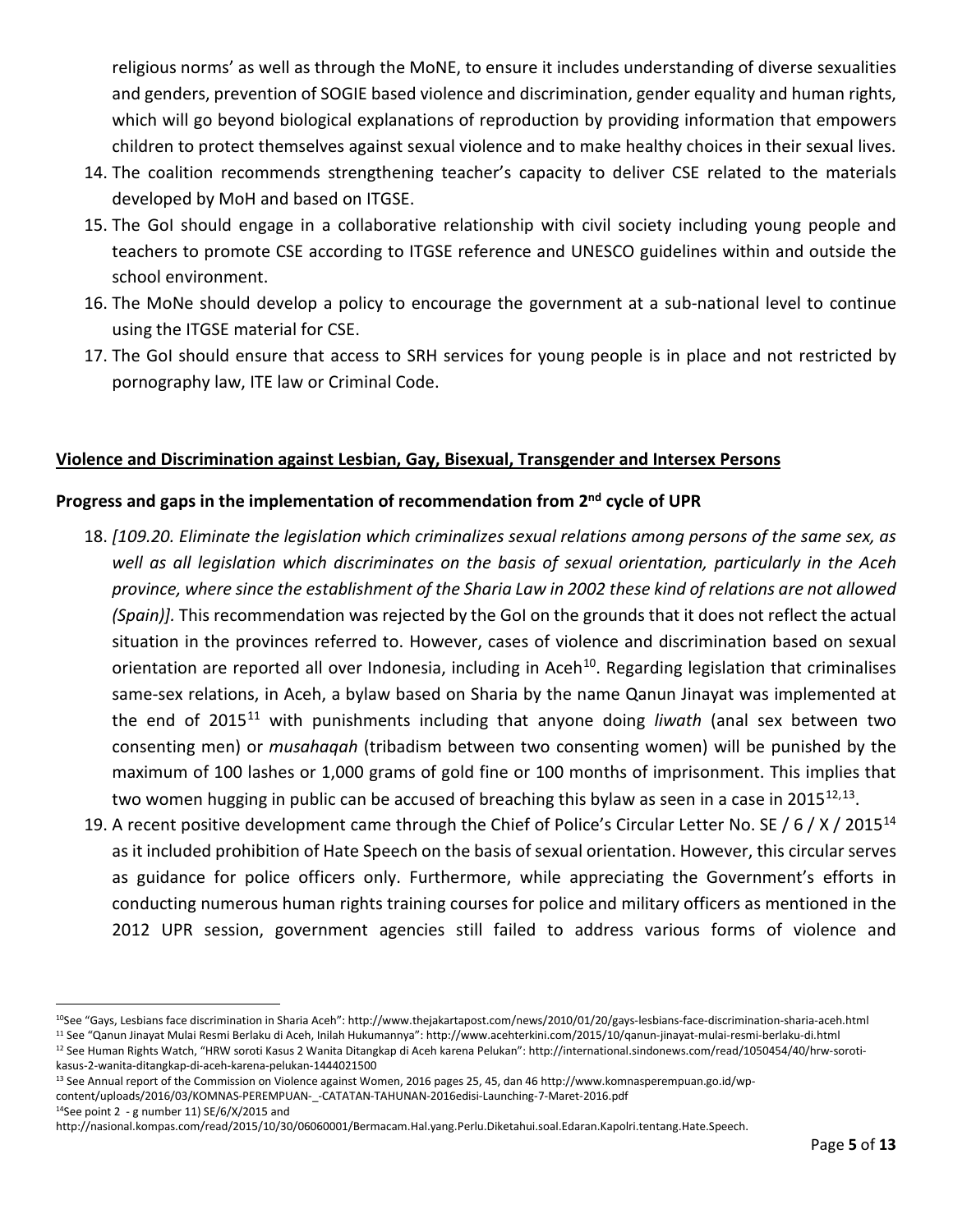discrimination against LGBTI, especially during the rise of public controversy and rejection such as in January to March 2016.

# **Legal & Social Policy Context**

- 20. There is no national legislation that criminalises same-sex relationships in Indonesia. However, legislation that perpetuates discrimination on the basis of sexual orientation still exists. Law No. 44 of 2008 on Pornography includes 'lesbian' and 'homosexual' as examples of 'deviant sexual behaviours' in its explanation page<sup>[15](#page-5-0)</sup>. Government Regulation No. 54 of 2007 on the Implementation of Child Adoption prohibits same sex couple from adopting children<sup>[16](#page-5-1)</sup>. Government Regulation No. 61 of 2014 on Reproductive Health uses the term 'sexual orientation disorder' in one article and includes 'homosexual/lesbian' as examples of 'deviant sexual behaviours' in the explanation part of another article $17$ .
- 21. Article 28 of the Indonesian Constitution states that everyone is entitled to be free of discriminatory treatment on any basis and deserves protection. This right to protection is supported by the obligation of the state to protect, promote, enforce and fulfil human rights in Article 4 and 5. The full enjoyment of human rights is also guaranteed and set forth in Law No. 39 of 1999 on Human Rights. Despite this legislation, the right to protection from discrimination on the grounds of sexual orientation and gender identity or expression (SOGIE) is not specifically recognized by the State. Furthermore, public discourse that same-sex relationships and transgender identities or expressions are not in accordance with the principles set out in the Constitution, religion and the values and culture of Indonesia, has a negative impact on drafting of public policies and the treatment of the LGBTI people in general. This has resulted in a number of discriminatory articles in legislation as set out above. Therefore LGBTI people in Indonesia face legal challenges and public rejection. This is evident from the fact that local governments, like Aceh, are allowed to make their own local regulations that may criminalize same-sex relationship or transgender identities or expressions, even though at national level this is not punishable. A further alarming development is a recent effort to criminalize LGBT through a Judicial Review of the Criminal Code article 292 in the Constitutional Court<sup>[18](#page-5-3)</sup>, which is, until this date, undecided in the constitutional court.

## **Problem Identification**

22. The lack of protection for LGBT people clearly surfaced when, from January to March 2016, LGBT issues were the subjects of public controversy<sup>19</sup>. In this period, public officials gave statements rejecting, stigmatizing or discriminating LGBT people, including calling LGBT a serious threat to the nation<sup>[20](#page-5-5)</sup>,

<span id="page-5-2"></span><span id="page-5-1"></span>

<span id="page-5-0"></span><sup>&</sup>lt;sup>15</sup> See "lesbian" and "homosexual" as examples of deviant sexual behaviors in the explanation page of article 4 (1) a, Law No. 44 / 2008 on Pornografi<br><sup>16</sup> Prohibition of same sex couples to adopt children in article 13 the explanation page of article 27b of Government Regulation No. 61 / 2014

<span id="page-5-3"></span><sup>18</sup> http://www.news.com.au/world/breaking-news/indonesia-mulls-criminalising-gay-sex/news-story/769e9167ccaaffbe959f2fc6852ad0a9

<span id="page-5-4"></span><sup>19</sup> See "SGRC UI Bikin Klarifikasi, Bukan Tempat Kencan bagi LGBT": http://www.lensaindonesia.com/2016/01/22/sgrc-ui-bikin-klarifikasi-bukan-tempat-kencan-bagilgbt.html

<span id="page-5-5"></span><sup>&</sup>lt;sup>20</sup> See "LGBT Ancaman Serius bagi Bangsa"[: http://www.beritasatu.com/hukum/343869-anggota-dpr-lgbt-ancaman-serius-bagi-bangsa.html](http://www.beritasatu.com/hukum/343869-anggota-dpr-lgbt-ancaman-serius-bagi-bangsa.html)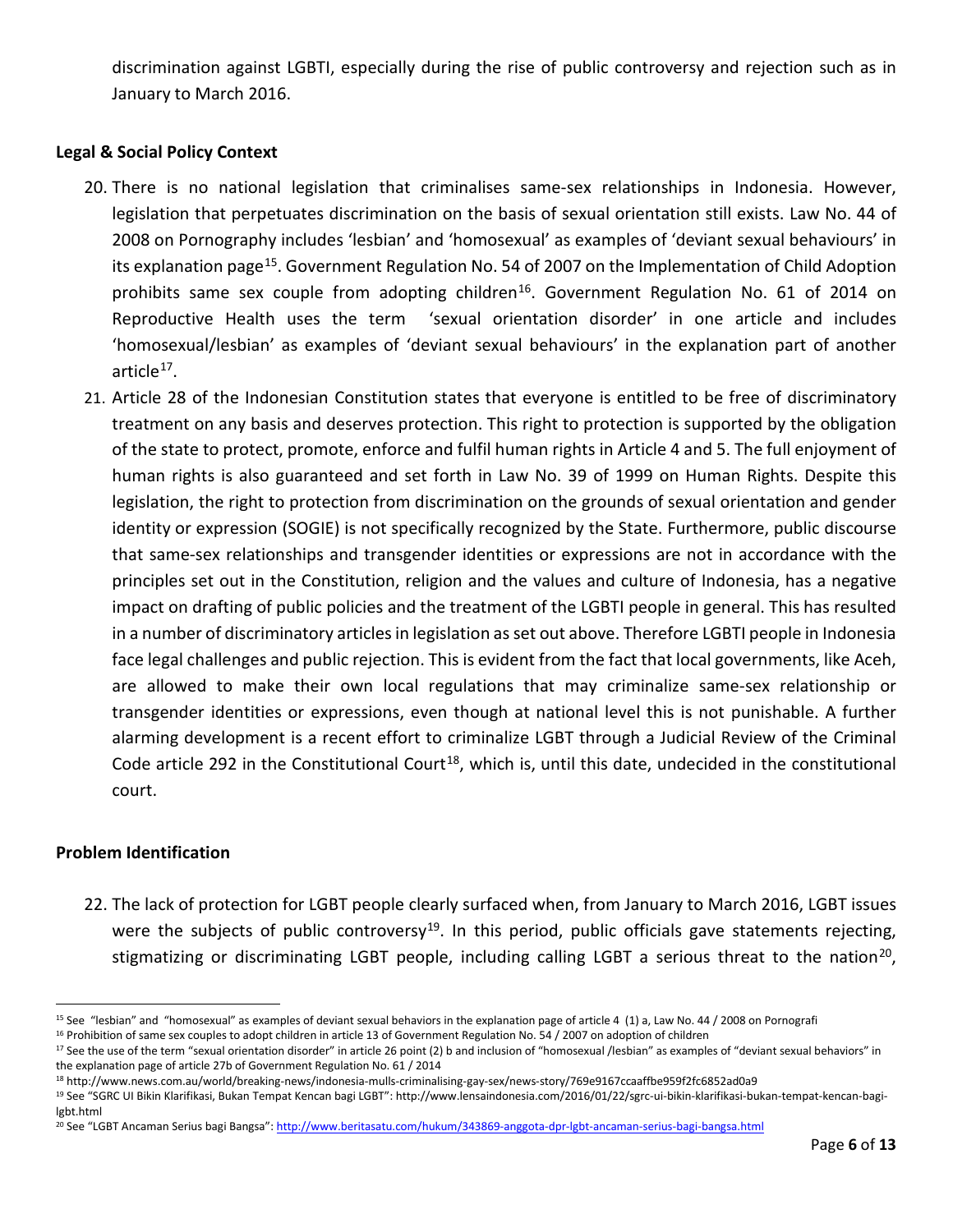contrary to positive law<sup>[21](#page-6-0)</sup>, dangerous<sup>22[23](#page-6-2)</sup>, should be banned in Indonesia<sup>[24](#page-6-3)</sup>, whose aid funds are similar to those of terrorists and thus should be blocked<sup>[25](#page-6-4)</sup>. In a national television debate on February 16, a number of experts and public officials stated that homosexuality and bisexuality are mental illnesses, deviant behaviours, and that the LGBT campaign is propaganda<sup>26</sup>. On February 23, the Indonesian Broadcasting Commission-issued a circular to all broadcasting institutions prohibiting to show any man who has a feminine appearance $^{27}$ .

23. On March 3, 2016, organisations considered to have LGBT contents on their websites were requested by the Ministry of Communications and Information Technology to provide data on the managers of the sites<sup>28</sup>. Statements by some public officials who gave a clarification<sup>29</sup>, a neutral statement<sup>[30](#page-6-9)31</sup>, or that LGBT also have rights<sup>[32](#page-6-11)</sup> and should be protected<sup>[33](#page-6-12)</sup> are appreciated. Nevertheless, these statements are not sufficient to provide protection for LGBT persons because many ended with remarks that LGBT is a kind of disorder or disease that needs to be healed<sup>[34](#page-6-13)35</sup>, and accusations that LGBT groups deliberately invite others, especially children, to be LGBT $3637$  $3637$ . This opinion was supported by the Association for Clinical Psychologist-Association of Psychologists Indonesia (IPK-HIMPSI), which issued a statement supporting the efforts to heal LGBT<sup>38</sup>. Similarly, the Central Board of Indonesian Psychiatrist Association (PP PDSKJI) stated that homosexuals and bisexuals are people with psychological problems<sup>[39](#page-6-18)40</sup>, and the Director of Prevention and Control of Mental Health Problems and Narcotics from the MoH stated that the Guidelines for Classification and Diagnosis of Mental Disorders III (PPDGJ III) are out-dated and this

<span id="page-6-7"></span><sup>28</sup> Berdasarkan informasi dari Suara Kita, email dikirimkan dari ekstensi "@kominfo.go.id" (ekstensi alamat email resmi Kemenkominfo) namun tidak disertai surat ataupun logo resmi kementerian, serta tidak menyebutkan tujuan yang jelas terkait dimintanya alamat dan data personal pengelola situs; lihat juga "Government drafts ban on LGBT websites"[: http://www.thejakartapost.com/news/2016/03/05/government-drafts-ban-lgbt-websites.html](http://www.thejakartapost.com/news/2016/03/05/government-drafts-ban-lgbt-websites.html)

<span id="page-6-8"></span><sup>29</sup> See "Menristek M. Nasir Meluruskan Pernyataan Kontroversinya 'LGBT Dilarang Masuk Kampus?'"[: https://mzochim.com/2016/01/26/menristek-m-nasir](https://mzochim.com/2016/01/26/menristek-m-nasir-meluruskan-pernyataan-kontroversinya-lgbt-dilarang-masuk-kampus/)[meluruskan-pernyataan-kontroversinya-lgbt-dilarang-masuk-kampus/](https://mzochim.com/2016/01/26/menristek-m-nasir-meluruskan-pernyataan-kontroversinya-lgbt-dilarang-masuk-kampus/)

kegiatan-sgrc-di-ui.html

<span id="page-6-12"></span><sup>33</sup> See "Luhut; LGBT juga WNI, Punya Hak Dilindungi Negara":

<span id="page-6-13"></span><sup>34</sup> See "Luhut: Jangan Kucilkan LGBT": http://www.republika.co.id/berita/koran/publik/16/02/16/o2mosi6-luhut-jangan-kucilkan-lgbt

[http://pdskji.org/img\\_galeri/33648SuratPernyantaanPDSKJI.jpghttp://pdskji.org/img\\_galeri/478992SuratPernyantaanPDSKJI\\_0001.jpg](http://pdskji.org/img_galeri/33648SuratPernyantaanPDSKJI.jpg)

<span id="page-6-0"></span><sup>&</sup>lt;sup>21</sup> See: "Reni Marlinawati: Praktik LGBT Bertentangan dengan Hukum Positif": [http://www.konfrontasi.com/content/nasional/reni-marlinawati-praktik-lgbt](http://www.konfrontasi.com/content/nasional/reni-marlinawati-praktik-lgbt-bertentangan-dengan-hukum-positif)[bertentangan-dengan-hukum-positif](http://www.konfrontasi.com/content/nasional/reni-marlinawati-praktik-lgbt-bertentangan-dengan-hukum-positif)

<span id="page-6-2"></span><span id="page-6-1"></span><sup>22</sup>See: "MENPORA: LGBT Bahaya Kalau Dibiarkan"[: http://www.republika.co.id/berita/nasional/umum/16/02/05/o22wdn361-menpora-lgbt-bahaya-kalau-dibiarkan](http://www.republika.co.id/berita/nasional/umum/16/02/05/o22wdn361-menpora-lgbt-bahaya-kalau-dibiarkan) <sup>23</sup> See "Mahfudz Siddiq; Indonesia dalam Darurat Bahaya LGBT["http://www.tribunnews.com/nasional/2016/02/20/mahfudz-siddiq-indonesia-dalam-darurat-bahaya](http://www.tribunnews.com/nasional/2016/02/20/mahfudz-siddiq-indonesia-dalam-darurat-bahaya-lgbt)[lgbt](http://www.tribunnews.com/nasional/2016/02/20/mahfudz-siddiq-indonesia-dalam-darurat-bahaya-lgbt)

<span id="page-6-3"></span><sup>&</sup>lt;sup>24</sup>See: "Ketua MPR; LGBT Tak Boleh Berkembang di Indonesia"[: http://nasional.republika.co.id/berita/nasional/umum/16/02/02/o1wkcr301-ketua-mpr-lgbt-tak](http://nasional.republika.co.id/berita/nasional/umum/16/02/02/o1wkcr301-ketua-mpr-lgbt-tak-boleh-berkembang-di-indonesia)[boleh-berkembang-di-indonesia](http://nasional.republika.co.id/berita/nasional/umum/16/02/02/o1wkcr301-ketua-mpr-lgbt-tak-boleh-berkembang-di-indonesia)

<span id="page-6-4"></span><sup>&</sup>lt;sup>25</sup> See "Wakil Ketua MPR: Dana Bantuan untuk LGBT Sama dengan Dana Teroris"[: https://kabarlgbt.org/2016/02/19/wakil-ketua-mpr-dana-bantuan-untuk-lgbt-sama](https://kabarlgbt.org/2016/02/19/wakil-ketua-mpr-dana-bantuan-untuk-lgbt-sama-dengan-dana-teroris/)[dengan-dana-teroris/](https://kabarlgbt.org/2016/02/19/wakil-ketua-mpr-dana-bantuan-untuk-lgbt-sama-dengan-dana-teroris/)

<span id="page-6-5"></span><sup>&</sup>lt;sup>26</sup> See "Indonesia Lawyers Club: LGBT Marak, Apa Sikap Kita?" (16/02/2016)[: https://www.youtube.com/watch?v=ByQG4pPaE7Y](https://www.youtube.com/watch?v=ByQG4pPaE7Y)

<span id="page-6-6"></span><sup>27</sup> See "Edaran kepada Seluruh Lembaga Penyiaran mengenai Pria yang Kewanitaan": http://www.kpi.go.id/index.php/lihat-sanksi/33267-edaran-kepada-seluruhlembaga-penyiaran-mengenai-pria-yang-kewanitaan

<span id="page-6-9"></span><sup>30</sup> See "JK: Tidak Perlu UU LGBT": http://news.liputan6.com/read/2439623/jk-tidak-perlu-uu-lgbt

<span id="page-6-11"></span><span id="page-6-10"></span><sup>31</sup> See "Menteri Agama; Kita Tak Boleh Memusuhi LGBT"[: http://nasional.kompas.com/read/2016/02/17/13175201/Menteri.Agama.Kita.Tak.Boleh.Memusuhi.LGBT](http://nasional.kompas.com/read/2016/02/17/13175201/Menteri.Agama.Kita.Tak.Boleh.Memusuhi.LGBT) 32 See "Anggota DPR Geram Menristekdikti Larang Kegiatan SGRC di UI": http://www.beritasatu.com/nasional/344438-anggota-dpr-geram-menristekdikti-larang-

<http://nasional.kompas.com/read/2016/02/12/11405371/Luhut.LGBT.Juga.WNI.Punya.Hak.Dilindungi.Negara>

<span id="page-6-14"></span><sup>35</sup> See "Tolak LGBT, Tetapi Tetap Hormati dan Tindak Diskriminasi": http://nasional.sindonews.com/read/1086103/15/tolak-lgbt-tapi-tetap-hormati-dan-tidakdiskriminasi-1455710414

<span id="page-6-15"></span><sup>36</sup> See "Pernah Punya Bos Gay, Ridwan Kamil: LGBT Itu Hak Pribadi": https://m.tempo.co/read/news/2016/01/29/058740464/pernah-punya-bos-gay-ridwan-kamillgbt-itu-hak-pribadi

<span id="page-6-17"></span><span id="page-6-16"></span><sup>37</sup> See "KPAI Tolak Propaganda Kelompok LGBT": http://nasional.republika.co.id/berita/nasional/umum/16/02/16/o2n8pw354-kpai-tolak-propaganda-kelompok-lgbt <sup>38</sup> See "Himpunan Psikolog Menentang Kelompok yang Halangi Pemulihan Penyandang LGBT":

<span id="page-6-18"></span><http://nasional.republika.co.id/berita/nasional/umum/16/02/06/o23v6y330-himpunan-psikolog-menentang-kelompok-yang-halangi-pemulihan-penyandang-lgbt> <sup>39</sup> See "Pernyataan Sikap PP PDSKJI":

<span id="page-6-19"></span><sup>40</sup> ODMK (People with Psychological Problems) is a term that was born from The Act No. 18/2014 on Mental Health. However, the act actually didn't mention anything about LGBT, homoseksual, lesbian, or transgender. ODMK is only defined in general as people at risks of having mental disorder (see article 1 point 2).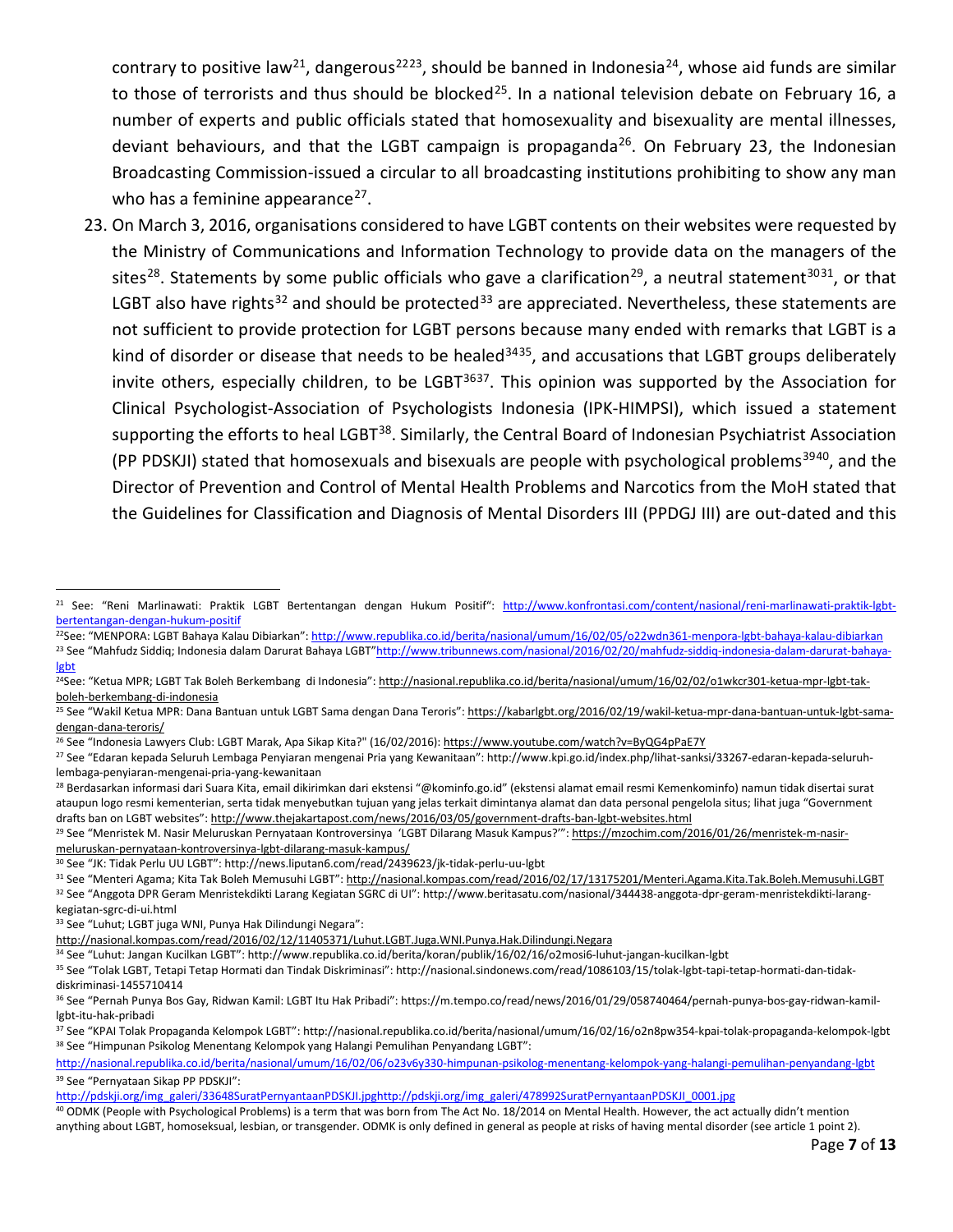could be a "momentum to put LGBT" back into it<sup>[41](#page-7-0)</sup>. This later developed into efforts to draft policies that criminalize LGBT $42$  persons or to provide rehabilitation to change the sexual orientation of LGBT $43$ persons.

- 24. All these negative statements by public officials provided a stage for the emergence of groups in society that demanded the government to take action against the LGBT movement<sup>44</sup>. These groups made petitions against LGBT<sup>[45](#page-7-4)</sup> persons and LGBT rejection banners<sup>[46,](#page-7-5)[47](#page-7-6)</sup>. Correspondingly, a number of conservative religious groups expressed opposition, either in the form of a position paper<sup>48</sup>, a demonstration<sup>[49](#page-7-8),50</sup>, putting up banners<sup>51</sup>, and even distributed leaflets containing hateful speech<sup>[52](#page-7-11)</sup> and threats of violence against LGBT<sup>[53](#page-7-12)</sup>. The Indonesian Ulema Council (MUI) also refers to Fatwa No. 57 of 2014, which states that LGBT can be punished with death penalty<sup>54</sup>. During this period, activities considered related to LGBT faced challenges, such as the dissolution of the seminar of the Rumah Belajar Pelangi (Rainbow Learning House)<sup>[55](#page-7-14)</sup>, the cancellation of the socialization of HIV/AIDS G Nite Party<sup>[56](#page-7-15)</sup>, and the closure of the religious school of transvestites in Yogyakarta<sup>[57](#page-7-16)</sup>. No protection was provided by the State in these cases.
- 25. All this controversy resulted in deprivations of civil, political, economic, social and cultural rights. The right to association and assembly was lost when perceived LGBT activities were dissolved. The right to freedom of thought and expression was lost when those who were seen as LGBT or pro-LGBT, became the target of cyber bullying and received comments containing insults<sup>[58](#page-7-17)</sup> and several LGBT people were forced to change their appearance, for example by wearing a veil, to avoid public pressure. Their right to self-determination was deprived when friends or family members, including those who previously had begun to accept, started re-urging LGBT people to be 'cured' or to get married<sup>59</sup>. Their right to freedom

<span id="page-7-0"></span> <sup>41</sup> See "LGBT Direkomendasikan Masuk dalam ODMK": http://www.republika.co.id/berita/nasional/umum/16/02/12/o2fnvx394-lgbt-direkomendasikan-masukdalam-odmk

<span id="page-7-1"></span><sup>42</sup> See "PKS Gagas RUU Anti-LGBT": http://nasional.republika.co.id/berita/nasional/politik/16/02/24/o31ryg394-pks-gagas-ruu-antilgbt

<span id="page-7-2"></span><sup>43</sup> See "Mensos Sebut Penyandang LGBT Bisa Direhabilitasi": http://nasional.sindonews.com/read/1089014/15/mensos-sebut-penyandang-lgbt-bisa-direhabilitasi-1456671655

<span id="page-7-3"></span><sup>44</sup>See "ICMI Minta Pemerintah Gunakan Pranata Hukum Tindak Gerakan Penyebaran LGBT": http://news.detik.com/berita/3146410/icmi-minta-pemerintah-gunakanpranata-hukum-tindak-gerakan-penyebaran-lgbt

<span id="page-7-4"></span><sup>&</sup>lt;sup>45</sup> See petisi penolakan LGBT di Indonesia: http://www.petisionline.net/signatures/penolakan\_legalisasi\_lgbt\_di\_indonesia/

<span id="page-7-5"></span><sup>46</sup> See "Aksi di Solo, Bentangkan Spanduk Kumpulkan Tanda Tangan Tolak LGBT": http://www.solopos.com/2016/02/28/fenomena-lgbt-aksi-di-solo-bentangkanspanduk-kumpulkan-tanda-tangan-tolak-lgbt-695943

<span id="page-7-6"></span><sup>47</sup> See "Aliansi Masyarakat Bekasi Bentangkan Spanduk Tolak LGBT": https://pasangmata.detik.com/contribution/198561

<span id="page-7-7"></span><sup>48</sup> See "Seruan Bersama Majelis Agama, Pemerintah Larang Dukungan LGBT": https://m.tempo.co/read/news/2016/02/19/173746382/seruan-bersama-majelisagama-pemerintah-larang-dukungan-lgbt

<span id="page-7-8"></span><sup>49</sup>See "REALTIME NEWS : FUI Gelar Aksi Tolak LGBT di Simpang Tugu Pal Putih Yogya"[: http://jogja.tribunnews.com/2016/02/23/realtime-news-fui-gelar-aksi-tolak](http://jogja.tribunnews.com/2016/02/23/realtime-news-fui-gelar-aksi-tolak-lgbt-di-simpang-tugu-pal-putih-yogya)[lgbt-di-simpang-tugu-pal-putih-yogya](http://jogja.tribunnews.com/2016/02/23/realtime-news-fui-gelar-aksi-tolak-lgbt-di-simpang-tugu-pal-putih-yogya)

<span id="page-7-9"></span><sup>&</sup>lt;sup>50</sup> See "Massa FUI Hadang Demo Pendukung LGBT di Tugu Yogya"[: https://m.tempo.co/read/news/2016/02/23/058747549/massa-fui-hadang-demo-pendukung-lgbt](https://m.tempo.co/read/news/2016/02/23/058747549/massa-fui-hadang-demo-pendukung-lgbt-di-tugu-yogya)[di-tugu-yogya](https://m.tempo.co/read/news/2016/02/23/058747549/massa-fui-hadang-demo-pendukung-lgbt-di-tugu-yogya)

<span id="page-7-10"></span><sup>51</sup> See "Spanduk Tolak Penyuka Sesama Jenis Mejeng di Bandung": http://news.okezone.com/read/2016/01/27/525/1298422/spanduk-tolak-penyuka-sesama-jenismejeng-di-bandung

<span id="page-7-11"></span><sup>52</sup> See "Aksi HTI Tolak LGBT Diacungi Jempol Warga Tabalong": http://hizbut-tahrir.or.id/2016/03/20/aksi-hti-tolak-lgbt-diacungi-jempol-warga-tabalong/

<span id="page-7-12"></span><sup>&</sup>lt;sup>53</sup> During their street protest in Yogyakarta on February 23, 2016, AM FUI (an Islamic conservative group) also distributed press releasesheet, containing their statement about rejecting LGBT, being ready to go into war, demand to the government, police force, military, and local government to do the "eradication of LGBT disease", and a statement that they would burn, stone, or drop LGBT from the highest places as punishments if the state officials don't take any firm actions about LGBT.

<span id="page-7-13"></span><sup>54</sup> See "MUI Tegaskan LGBT haram":<http://parmusi.org/mui-tegaskan-lgbt-haram/>

<span id="page-7-14"></span><sup>&</sup>lt;sup>55</sup>Bersama Polisi, FPI Bubarkan Acara LGBT Ilegal Di Jakarta": http://www.fpi.or.id/2016/02/bersama-polisi-fpi-bubarkan-acara-Igbt.html

<span id="page-7-15"></span><sup>56</sup> See "'Pesta' Gay Surabaya, Panitia: Hanya Sosialisasi HIV/AIDS": https://m.tempo.co/read/news/2016/02/08/058743050/pesta-gay-surabaya-panitia-hanyasosialisasi-hiv-aids

<span id="page-7-17"></span><span id="page-7-16"></span><sup>57</sup> See "Pesantren Waria di Yogyakarta Ditutup, LBH Protes": http://www.bbc.com/indonesia/berita\_indonesia/2016/02/160225\_indonesia\_ponpes\_waria\_ditutup <sup>58</sup> Everyday in the period of Januari to March 2016, Suara Kita's social media accounts received a lot of hate comments. An article about LGBT activist who responded to a tweet containing hate from a former state official also received hundreds of hate comments toward that activist and toward LGBT in general

<span id="page-7-18"></span><sup>59</sup> In January to March 2016, there were some LBTs who contacted Ardhanary Institute, saying that their family had started to urge them to get married or started to think that they could be "cured" again.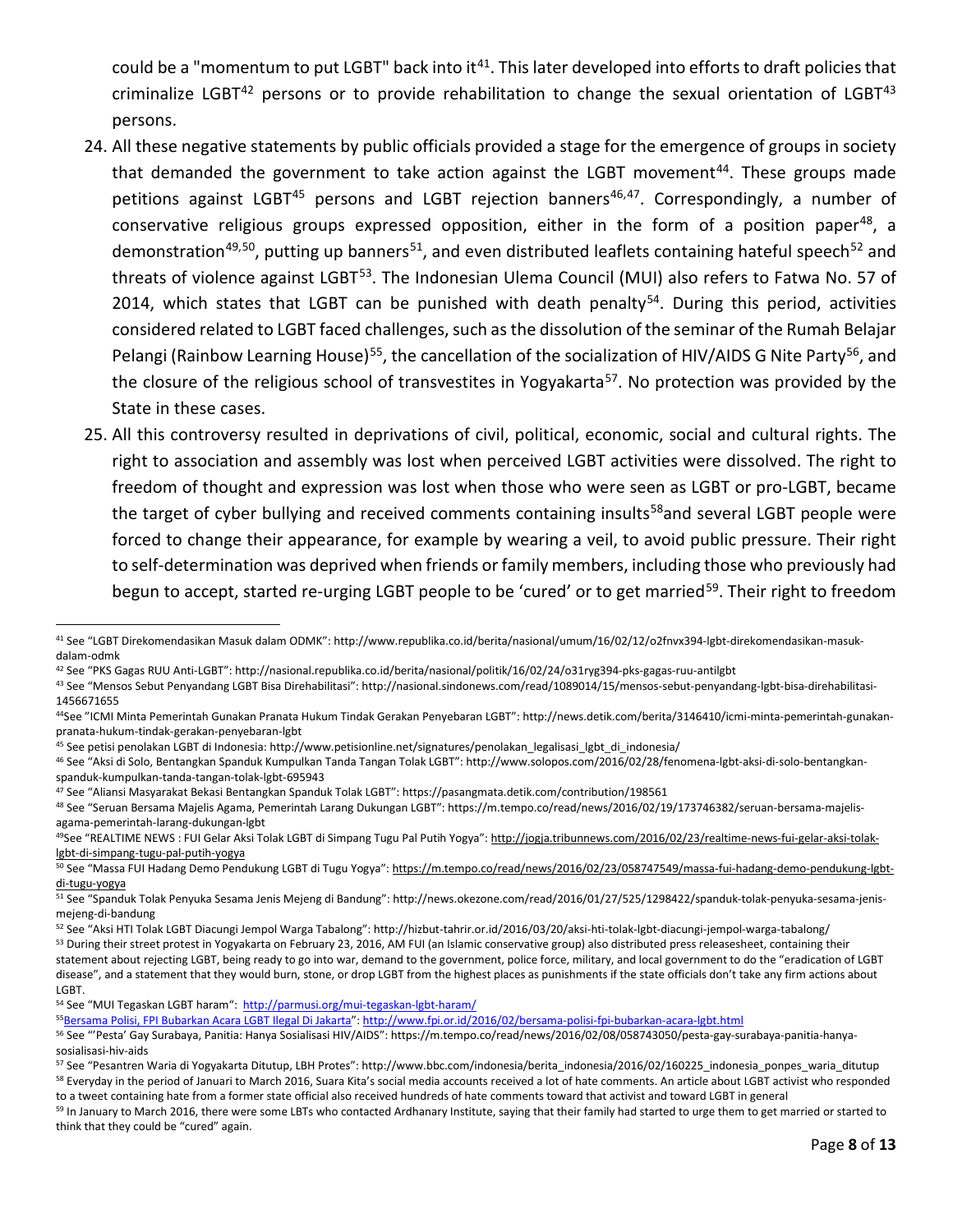and personal security was also deprived mostly because fear and the feeling of being watched in public places haunted them. In addition, various controversies and rejection towards LGBT persons also had an impact on the reluctance of educational institutions to host discussions about LGBT<sup>[60](#page-8-0)</sup> issues.

### **Recommendations**

- 26. The GoI, through the Ministry of Justice and Human Rights, should uphold the rights of all Indonesians to be free from violence, stigma and discrimination on any basis, as laid down in the constitution and in Law no 39 of 1999,m and should ensure the rights of diverse groups, including LGBTI persons.
- 27. GoI, through the Indonesian National Police, should investigate and punish in accordance with the law, any individuals or groups who propagate hate speech or commit an act of violence and hatred against LGBTI, including those conducted on behalf of groups with particular religious beliefs.
- 28. The efforts of providing training on human rights issues for police and military personnel should be continued and include educational material that explain the rights of minorities including LGBTI persons, as stated in the constitution.
- 29. In accordance with the Constitution of 1945 article 28E, the GoI must directly and unequivocally provide protection for the freedom of association, freedom of assembly, and freedom of expression, for all citizens including LGBTI persons, by protecting every peaceful assembly from forced dissolution.

### **Child Sexual Abuse and Exploitation**

### **Legal, Policy and Social Context**

- 30. In response to high rates of child sexual violence in 2014, the president issued Presidential Instruction No. 5 of 2014, on a National Movement Against Sexual Abuse that includes instructions for communication, information, and education to children, communities, and stakeholders on reproductive health, the impact of sexual crimes to children's development, the empowerment of children, and other prevention efforts. However, this regulation does not accommodate rights to access to CSE as an effective way to prevent sexual violence.
- 31. Later that year followed Law no 35 of 2014, in lieu of the Child Protection Law, which contains a clause that states that parents have the task and responsibility to prevent early marriage as well as a clause on prevention and protection of child victims of sexual violence in article 69A through education about reproductive health, religious values, and the values of decency. However it is prone to interpretation that does not respect the human rights of the victim and/or blames the victim for the assault nor does it ensure victim's rights to continue their education.
- 32. In an effort to protect children from violence in school, the MoNE issued regulation No. 82/ 2015, concerning the Prevention and Handling of Violence in Education Settings, which states clearly that children are entitled to protection from sexual crimes in educational settings. However, the various articles fail to mention that teachers and educational staff can be offenders as well.
- 33. In May 2016 the President signed Government Regulation in lieu of Law (Perppu) No. 1 of 2016 being

<span id="page-8-0"></span> <sup>60</sup> See "Di Balik Pembubaran Diskusi LGBT di ITB Bandung" http://www.rappler.com/indonesia/123911-pembubaran-diskusi-lgbt-itb-bandung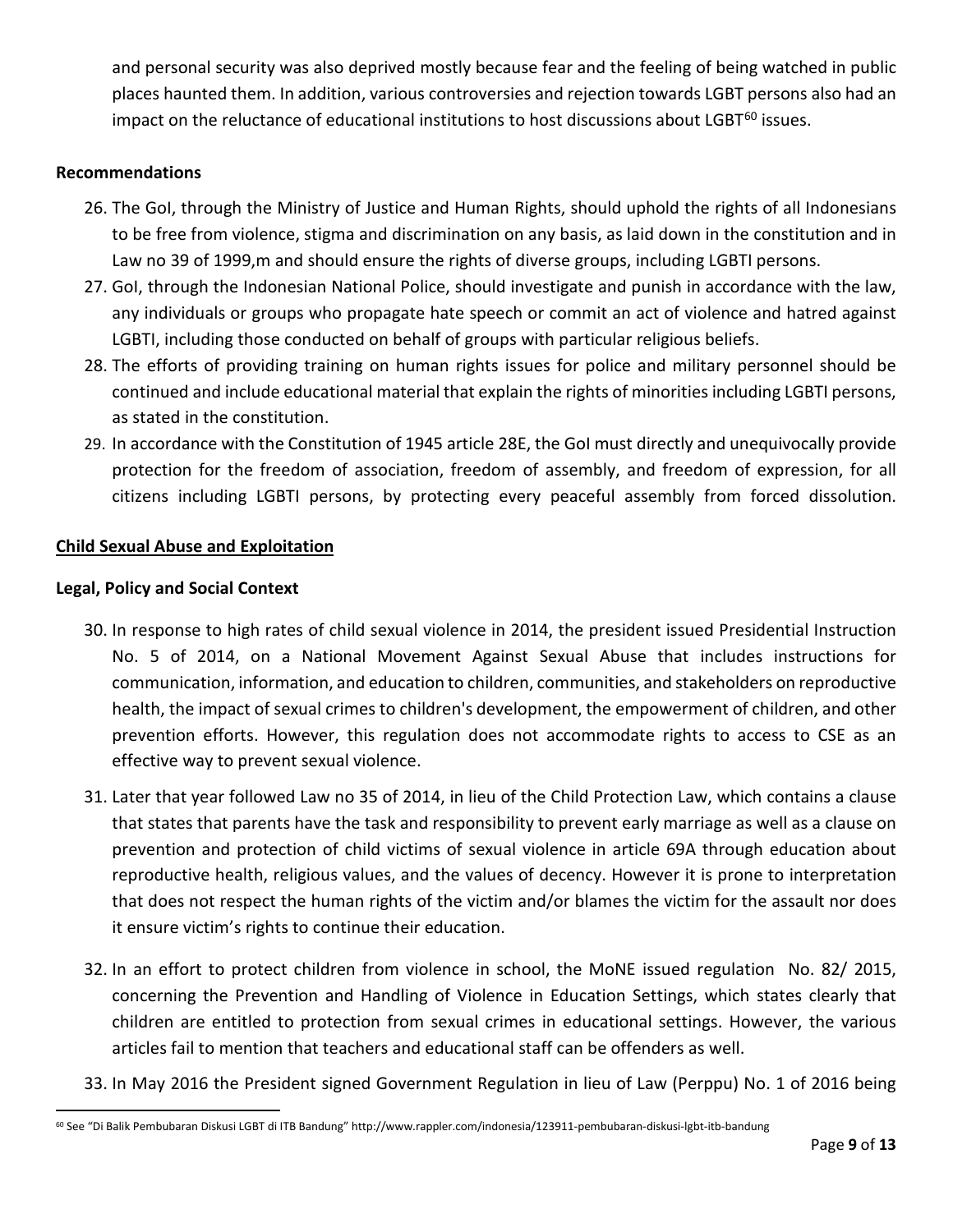the Second Amendment to the law on Child Protection. Widely discussed articles were the penalties for those found guilty, namely chemical castration, the public announcement of the identity of the child sex offenders and the death penalty. The Institute for Criminal Justice Reform (ICJR) strongly opposed the chemical castration and death penalty and plans to file a judicial review<sup>61</sup>. In the opinion of the Coalition, this law does not support the protection of victims; instead it creates new problems by violating the human rights of offenders. In practice, law enforcement needs to be improved and legal processes needs to be more sensitive to the condition of the victims, especially child victims who require a different approach and handling.

- 34. Related to child protection is also the fact that the media does not act in accordance to a code of conduct. According to a media analysis, 38% mix facts and opinions, reveal the identity of the victim (31%), or the identity of the perpetrator  $(20\%)^{62}$ .
- 35. The Ministry of Women Empowerment and Child Protection (MoWECP) has included significant steps in its strategic plan for 2015-2019. However the government agencies involved, fail to recognise the complexity and urgency of the problem of child sexual abuse and child exploitation. To protect children by making them aware of their rights, of healthy gender relations and how to recognise signs of violence, the coalition stresses the importance of implementing CSE in schools.

# **Problem Identification**

## *Child sexual abuse*

- 36. Child sexual abuse increased by 100% between 2013-2014, as reported by the Commission on Child Protection early 2016<sup>63</sup>. According to a survey of the Ministry of Social Affairs in cooperation with the MoWECP, the National Development Planning Agency and the Central Bureau of Statistics in 2014 there were at least 1.5 million adolescents (aged 15-19) who experienced sexual violence<sup>[64](#page-9-3)</sup>. Frequently reported are cases of child prostitution, child victims of commercial sexual exploitation, child marriage, child victims of online sexual crimes, child victims of pornography in social media. There is no official data on the number of children who are victims of commercial sexual exploitation, but UNICEF estimates that 30% of women involved in prostitution are less than 18 years old<sup>65</sup>, with between 40,000 and 70,000 Indonesian children being victims of sexual exploitation. This number may not even include the increase of child sexual abuse due to the advancement of information technology.
- 37. In the last few years, cases of violence have become more severe, including gang rapes, where the victim dies in the end. Perpetrators of sexual violence also include an increasing number of children as offenders themselves<sup>66</sup>.
- 38. Sexual violence is often committed by people from close circles of the victim and trusted by them, who are actually supposed to protect children. However perpetrators, either family or not, often receive low penalties or not at all due to lack of law enforcement.

<span id="page-9-2"></span><sup>63</sup> http://www.kpai.go.id/berita/kpai-pelecehan-seksual-pada-anak-meningkat-100/

<span id="page-9-0"></span> <sup>61</sup> http://en.hukumonline.com/pages/lt5746d453c6e5c/president-officially-introduces-chemical-castration-sentence-for-child-sex-offenders

<span id="page-9-1"></span><sup>62</sup>Analisa Media Komnas Perempuan : Sejauhmana Media Telah Memiliki Perspektif Korban Kekerasan Seksual? (Juli-Desember 2015)

<span id="page-9-3"></span><sup>64</sup> http://news.detik.com/berita/2584418/survei-ri-unicef-15-juta-remaja-alami-kekerasan-seksual-1-tahun-terakhir

<span id="page-9-5"></span><span id="page-9-4"></span><sup>&</sup>lt;sup>65</sup>http://www.unicef.org/indonesia/id/SOWCR\_2006\_bi.pdf an[d http://www.unicef.org/indonesia/id/Factsheet\\_CSEC\\_trafficking\\_Indonesia\\_Bahasa\\_Indonesia.pdf](http://www.unicef.org/indonesia/id/Factsheet_CSEC_trafficking_Indonesia_Bahasa_Indonesia.pdf) 66 Reported by the Commission on Child Protection early 2016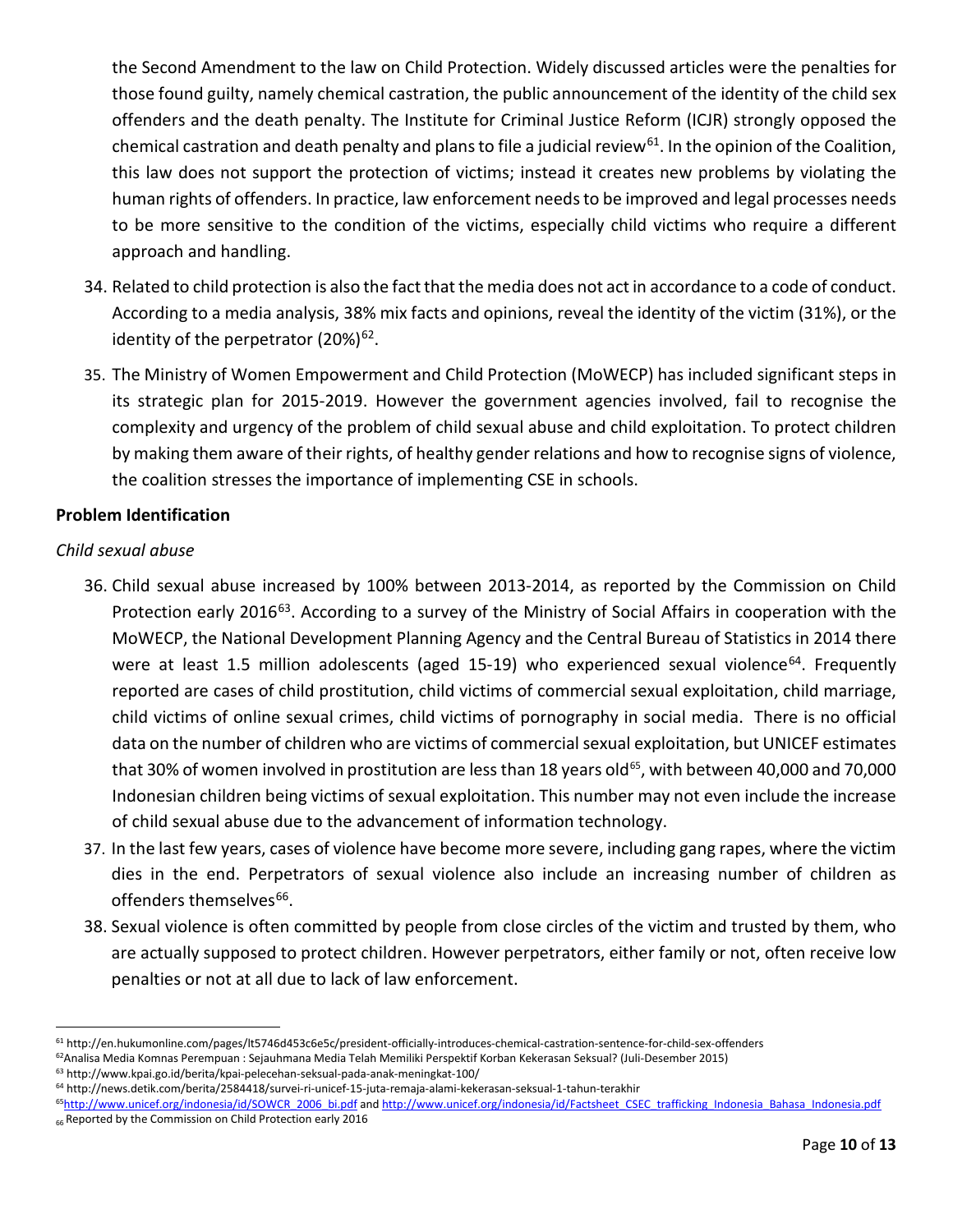- 39. Child victims of sexual abuse often receive treatment too late or because of stigmatized perceptions, and are ill treated thus aggravating their condition. As people do not recognize the signs of children who have been sexually abused, in the absence of adequate CSE, parents and communities fail to provide adequate protection. As a result child victims of violence often get layered effects, such as unwanted pregnancies, sexually transmitted diseases, and at the same time decline in school performance, bullying, expelled from school or community, or even die.
- 40. Increased access and use of the Internet exposes children and young people to different forms of sexual violence including children as objects of pornography, online sexual abuse or exploitation. The number of Internet users in Indonesia has rocketed 1,000% from 500 thousand users (1998) to 55.2 million (2009) which makes the country one of the world highest Internet users<sup>[67](#page-10-0)</sup>. While at the same time young people are ill informed on the dangers of Internet because parents are not aware and schools fail to address this issue.

# *Child, Early and Forced Marriage*

- 41. According to IDHS<sup>[68](#page-10-1)</sup> 17 % of women aged 20-24 years were married before the age of 18 years. In a country as large as Indonesia, that means that roughly 340,000 girls under 18 marry each year<sup>[69](#page-10-2)</sup>. A recent UNICEF report<sup>[70](#page-10-3)</sup> revealed that marriage of girls under 15 declined from 2008-2012, however marriage among girls age 16-17 has risen steadily. Furthermore, child marriage and education levels are interlinked, while poverty makes girls more vulnerable to child marriage. Child, early and force marriage can result in early pregnancy causing physical and mental health issues, complications during childbirth and dropping out of school. As the maternal mortality rate (MRR) in Indonesia has increased from 228 in 2007 to 359 in 2012, with maternal deaths higher in the poorest provinces and among the poorest women and children<sup>71</sup>, it is safe to assume a strong link between child marriage and MRR.
- 42. Legislation is inconsistent when it concerns the age of majority of a child. This leads to serious complications in the handling of child abuse cases and child, early and forced marriages. For example, with parental consent according to the Marriage Law, girls can marry at the age of 16, whereas the Child Protection Law states that a child is anyone under 18 years old who has never been married. This implies that the Marriage Law fails to meet the threshold of 18 years recommended by the Convention on the Rights of the Child (CRC)<sup>72</sup>. It also means that a child that has been married can be treated as an adult before the law and therefore does not receive special protections afforded to children under the age of 18 as required by the CRC. Furthermore, the minimum age of criminal responsibility is set at 12 years for children according to Law no 11 of 2012 on the Criminal Justice System of the Child.

## *Trafficking*

43. The GoI has ratified the Palermo Protocol (the Protocol to Prevent, Follow, and Punish Trafficking in Persons, Especially Women and Children, Supplementing the United Nations Convention Against

<span id="page-10-0"></span> <sup>6</sup>[7http://www.internetworldstats.com/asia/id.htm](http://www.internetworldstats.com/asia/id.htm)

<span id="page-10-1"></span><sup>68</sup> Indonesian Demographic Health Survey, 2012 and UNICEF, Championing child rights and child protection in Indonesia, 2015

<span id="page-10-2"></span> $69$ This figure is calculated by multiplying Indonesia's child marriage rate (17%) by the total number of women ages 20-24 (10,003,920 women according to 2010 census data), and dividing by 5 to capture a yearly average for the 20-24 age range.

<span id="page-10-3"></span><sup>70</sup> http://www.unicef.org/indonesia/Child\_Marriage\_Report\_Policy\_Brief\_(Report\_Summary)\_160316.pdf

<span id="page-10-4"></span><sup>71</sup> UNICEF, Annual report 2013, Indonesia

<span id="page-10-5"></span><sup>72</sup> http://www.unicef.org/indonesia/Child\_Marriage\_Report\_Policy\_Brief\_(Report\_Summary)\_160316.pdf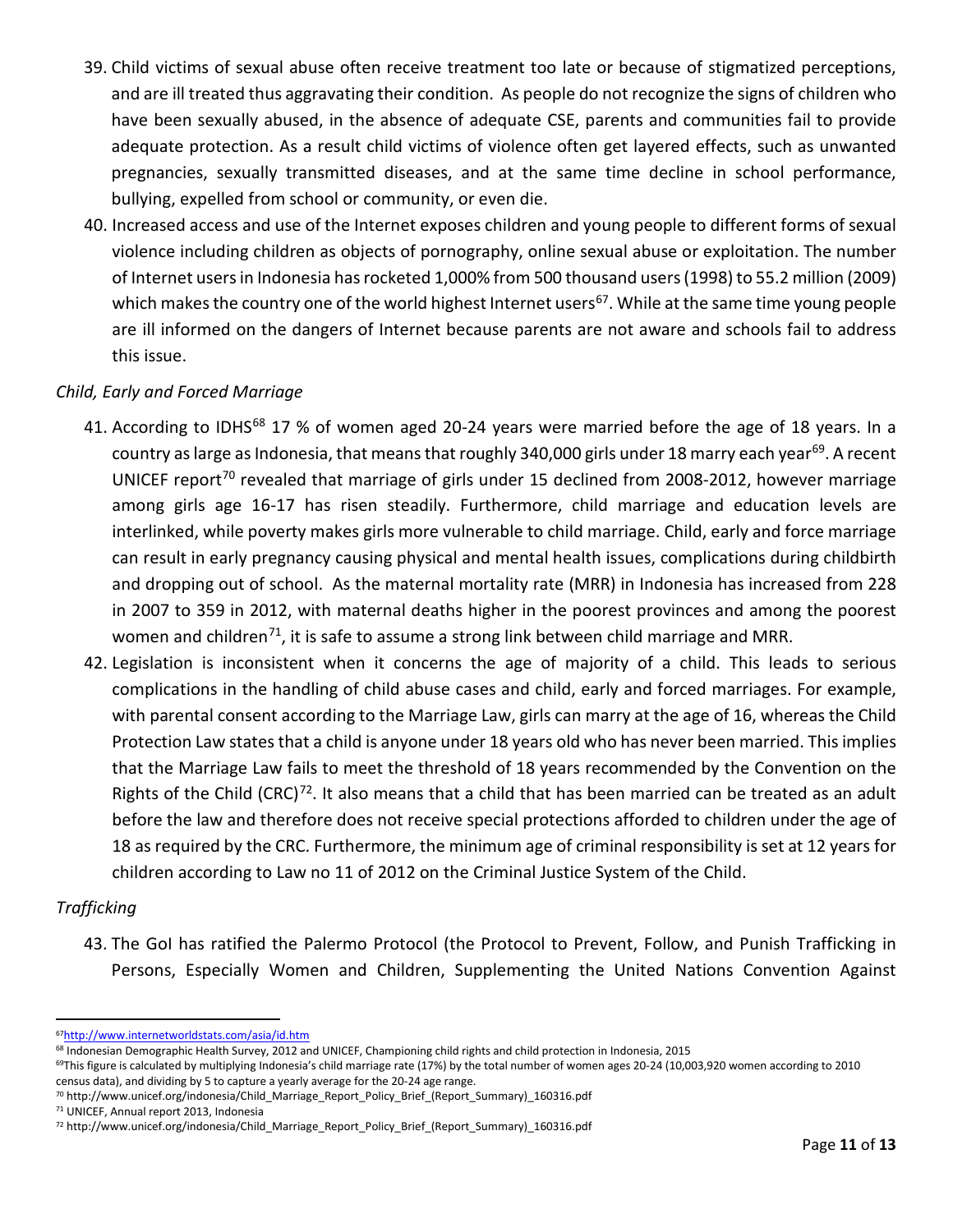Transnational Organized Crime) by Law No. 49 of 2009 (with reservation) as well as the Optional Protocol to the Convention on the Rights of the Child on the sale of children, prostitution of children and child pornography through the enactment of Law No. 10 of 2012. Although the GoI is taking measures to combat trafficking in persons (TIP), through prosecuting suspected traffickers and repatriation of 5,668 trafficking victims identified abroad in 2015 and provided temporary shelter for 441 victims. The 2016 Trafficking in Persons report<sup>[73](#page-11-0)</sup> shows that Indonesia is classified in Tier 2 already for eight consecutive years, meaning there are no significant improvements for data collection and public reporting and prevention plans remain on the list. The magnitude of TIP is not known to its full extent as data collection remains a challenge. GOI estimates that 1.9 million of the 4.5 million Indonesian workers abroad are undocumented and are vulnerable for trafficking.

- 44. For children, sex trafficking has devastating consequences, including long-lasting physical and psychological trauma, risks for sexual transmitted diseases, HIV/AIDS, drug addiction, unwanted pregnancy and malnutrition.
- 45. Furthermore, law enforcement officials often ignore the provision concerning the rights of victims to restitution. This results in inconsistencies and lack of support for victims of violence or trafficking. Poor knowledge and skills by law enforcement officials, health and social workers on how to handle and to prevent violence against women and children, in combination with the absence of psychological support, reporting systems and data collection, results in the fact that only few victims have accessed the quality services they need.
- 46. Positive efforts consist of local legislations and Plans of Action to address sexual exploitation and trafficking of children. The National Action Plan guides ministries and local governments through Task Forces, to implement programmes to eradicate TIP, hence also sexual exploitation of children. While implementation of the laws and action plans face major challenges, including coordination and proper resourcing, some notable achievements have been made. In 2008, the MoWECP conducted anti trafficking outreach education in 33 provinces in 2008. Forty-one hospital based Integrated Service Centres have been established to provide medical, psychosocial as well as legal and social services for victims of trafficking, and more than 300 help desks are operational in police stations to assist women and child victims of violence, including trafficking. Full implementation of ministerial decree no. 1 of 2010 on Minimum Standards of Services for Women and Child Victims of Violence is needed in order to make these integrated service centres effective.

## **Recommendations**

47. The GoI should improve cooperation between national statistics bureau and the national commissions on Child Protection and Commission on Violence Against Women and other institutions to generate systematically collected verifiable data that are on all forms of violence against women and children including on child marriage, trafficking, child sexual abuse and exploitation disaggregated by age, geographical area, gender, disability etc. as well as on the different kind of services they accessed or received in order to get a better understanding on the magnitude and nature of sexual violence against children and the lack of services provided.

<span id="page-11-0"></span> <sup>73</sup> https://id.usembassy.gov/wp-content/uploads/sites/72/2016/05/Indonesia-TIP-Report-2016.pdf